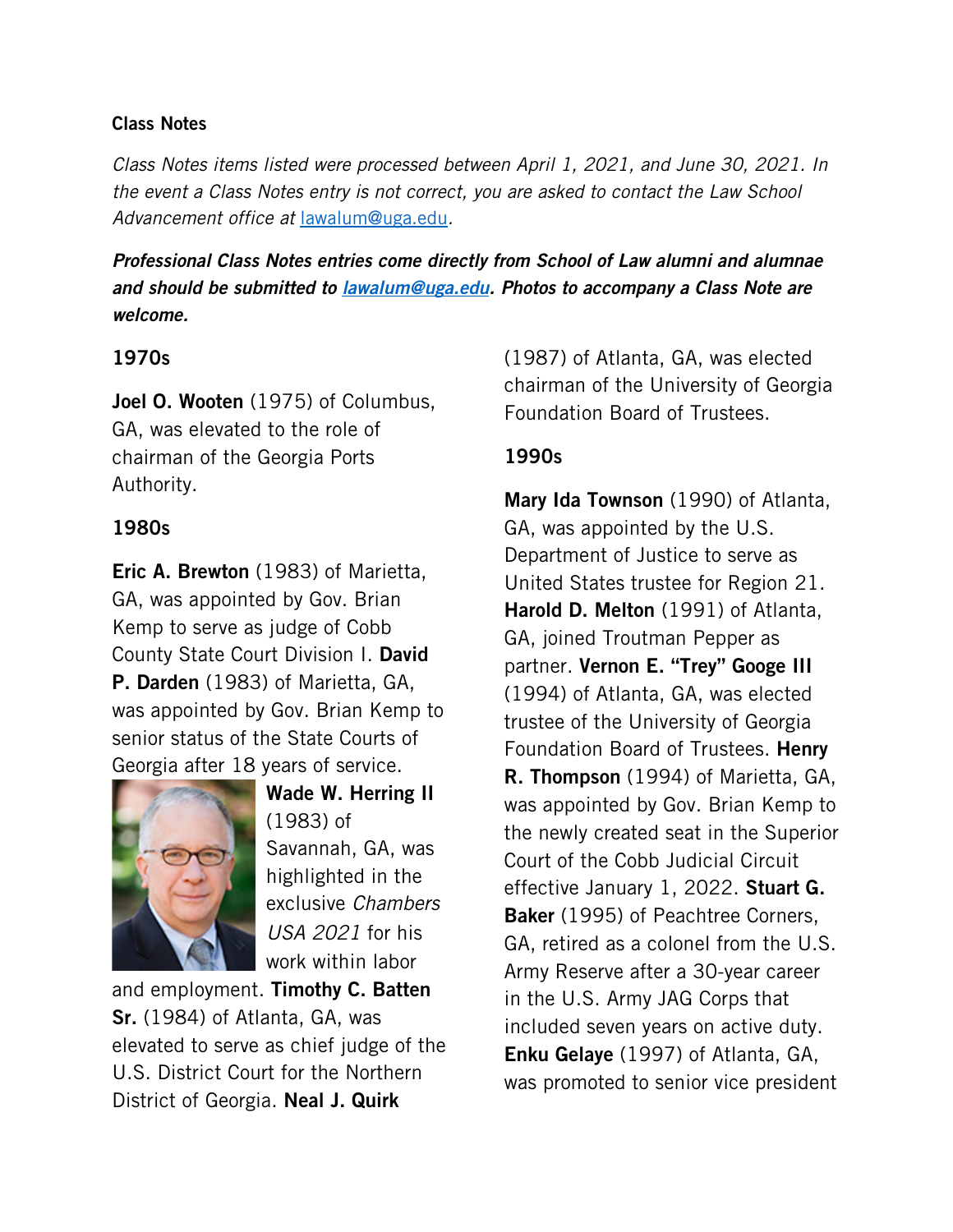and dean of Campus Life at Emory University. Kiran A. Ahuja (1998) of Washington, D.C., was sworn in by President Joe Biden to serve in the role of director of the U.S. Office of Personnel Management.

### 2000–2009



Brandon L. Bowen (2001) of Cartersville, GA, secured a \$1.5 million verdict on behalf of his client, Cartersville Ranch.

Emily C. Hammond (2002) of Washington, D.C., was appointed by the Biden-Harris Administration to serve in the role of deputy general counsel for litigation and enforcement of the U.S. Department of Energy. Matthew R. Almand (2004) of Atlanta, GA, was appointed by Gov. Brian Kemp to serve on the State



Personnel Board. Vanessa E. Volz (2006) of Providence, RI, was featured in the *Boston Globe* regarding her work to support

individuals and families impacted by domestic violence, sexual assault and human trafficking. The article was published 5/19/21 and titled

"Sojourner House is getting into housing business in Rhode Island." Christina M. Baugh (2007) of Atlanta, GA, was elected president of the Atlanta Bar Association. Caleb F. Walker (2007) of Macon, GA, secured a \$12 million medical malpractice verdict on behalf of his client. Tyler R. Brown (2008) of Houston, TX, joined King & Spalding as counsel. Daniel L. Pilson (2008) of San Franciso, CA, joined Upwork as vice president of total rewards. Darren M. Tobin (2008) of Atlanta, GA, secured



a \$1 million settlement on behalf of his client, Chung Choi. Stefanie M. Wayco (2009) of Atlanta, GA, joined Maynard Cooper & Gale as shareholder.

# 2010–2020

**Timothy F. Dewberry** (2010) of Austin, TX, joined Pillsbury Winthrop Shaw Pittman as counsel. William F. Crozer (2012) of Washington, D.C., joined BGR Group as vice president and managing director of state and local advocacy. James C. "Jake" Evans (2012) of Atlanta, GA, joined Hall Booth Smith as partner. **Emily C.** Ward (2013) of Atlanta, GA, was elected treasurer of the Atlanta Bar Association. Victoria C. Powell (2014)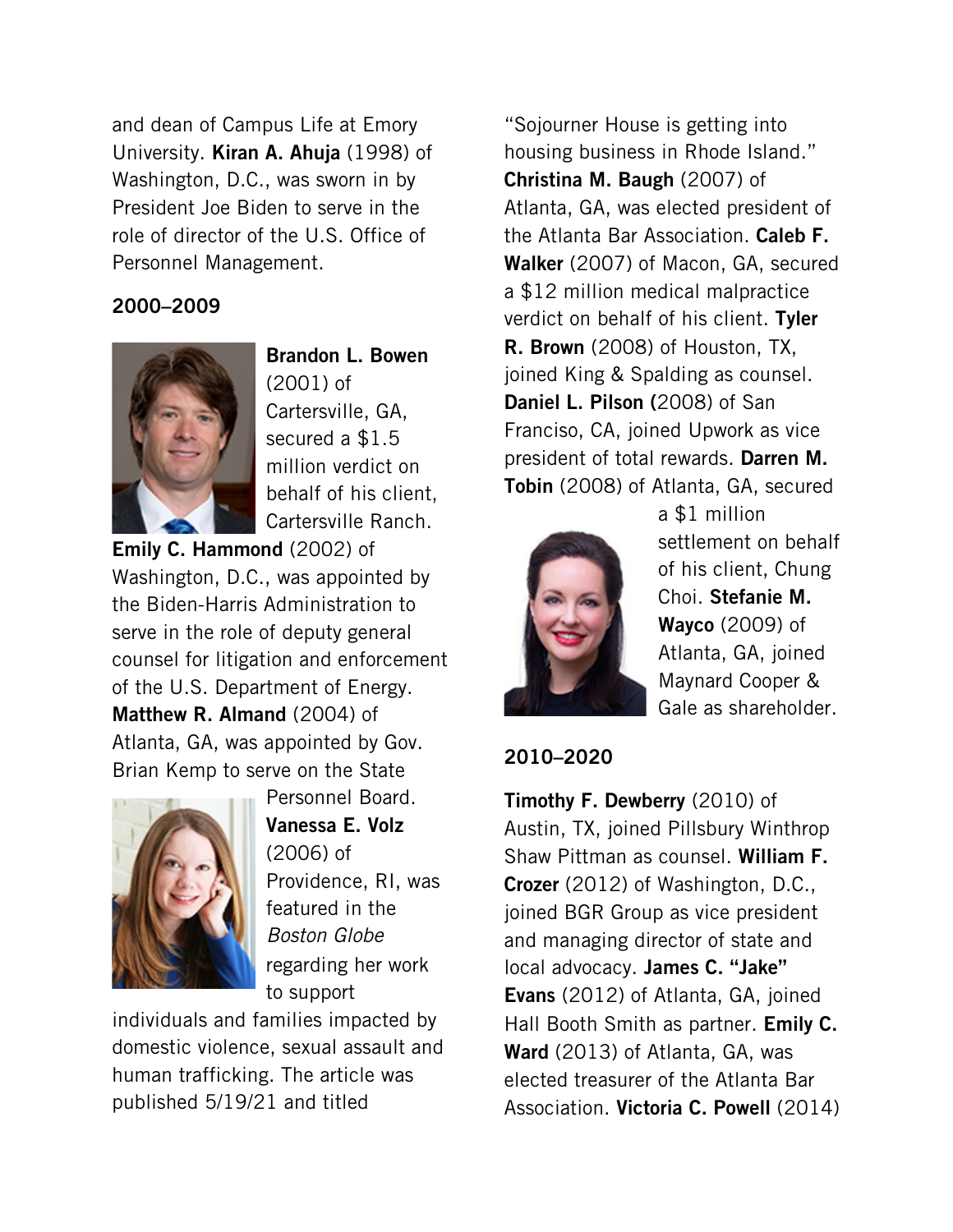of Atlanta, GA, was appointed to serve on the Georgia Lawyer Competency Task Force. Andrew J. Parker (2015) of Indianapolis, IN, joined Infrastructure and Energy Alternatives, Inc., as senior counsel. Briana A. Burrows (2018) of Atlanta, GA, joined Weinberg Wheeler



Hudgins Gunn & Dial as an associate. Clint A. Guillebeau (2018) of Savannah, GA, joined HunterMaclean as an associate.

Cody L. Shubert (2018) of Monroe, GA, joined Atkinson Ferguson as an associate. Michael L. Thompson (2019) of Macon, GA, secured a \$12



million medical malpractice verdict on behalf of his client. Emily E. Seaton (2019) Charlotte, NC, joined Lindley Law as an associate.